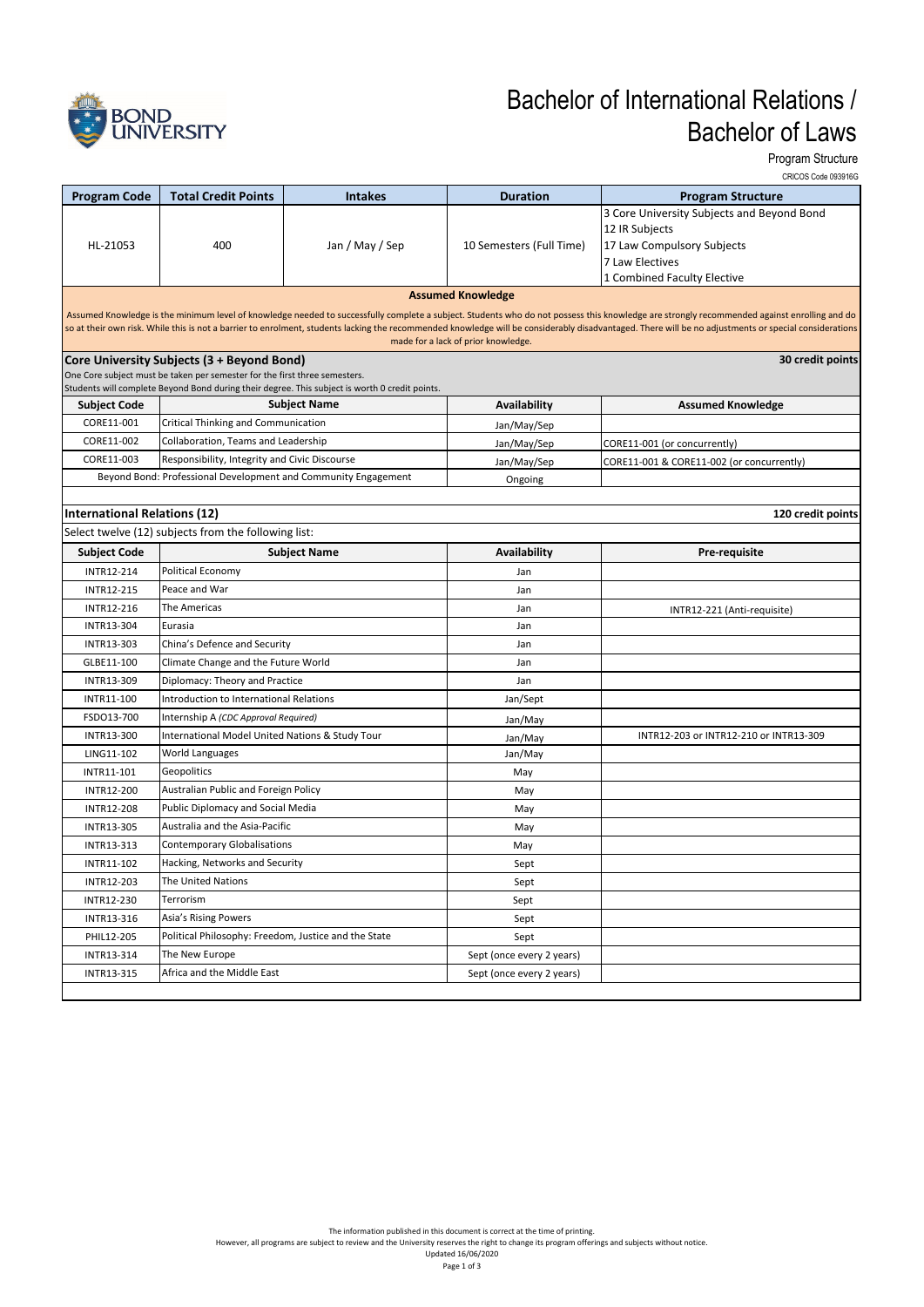

## Bachelor of International Relations / Bachelor of Laws

Program Structure (con't)

| Law Compulsory Subjects (17)<br>170 credit points |                                        |                              |                                                                                    |  |  |  |
|---------------------------------------------------|----------------------------------------|------------------------------|------------------------------------------------------------------------------------|--|--|--|
| <b>Subject Code</b>                               | <b>Subject Name</b>                    | Availability                 | <b>Assumed Knowledge</b>                                                           |  |  |  |
| LAWS11-105                                        | <b>Legal Foundations A</b>             | Jan/May/Sep                  |                                                                                    |  |  |  |
| LAWS11-106                                        | <b>Legal Foundations B</b>             | Jan/May/Sep                  |                                                                                    |  |  |  |
| LAWS11-107                                        | Foundations of Private Law             | Jan/May/Sep                  | LAWS11-105 LFA (or concurrently)<br>and LAWS11-106 LFB (or concurrently)           |  |  |  |
| LAWS11-108                                        | Foundations of Public and Criminal Law | Jan/May/Sep                  | LAWS11-105 LFA (or concurrently)<br>and LAWS11-106 LFB (or concurrently)           |  |  |  |
| LAWS11-201                                        | Contract Law A                         | Jan/May/Sep                  | LAWS11-107 FPL (or concurrently)                                                   |  |  |  |
| LAWS11-202                                        | <b>Tort Law</b>                        | Jan/May/Sep                  | LAWS11-107 FPL (or concurrently)                                                   |  |  |  |
| LAWS11-203                                        | <b>Criminal Law</b>                    | Jan/May/Sep                  | LAWS11-108 FPCL (or concurrently)                                                  |  |  |  |
| LAWS11-204                                        | Property Law A                         | Jan/May/Sep                  | LAWS11-107 FPL (or concurrently)                                                   |  |  |  |
| LAWS11-216                                        | Constitutional Law                     | Jan/May/Sep                  | LAWS11-108 FPCL (or concurrently)                                                  |  |  |  |
| LAWS11-217                                        | <b>Contract Law B</b>                  | Jan/May/Sep                  | LAWS11-201 Contract Law A                                                          |  |  |  |
| LAWS11-218                                        | Property Law B                         | Jan/May/Sep                  | LAWS11-204 Property Law A                                                          |  |  |  |
| LAWS11-310                                        | Corporate Law                          | Jan/May/Sep                  | LAWS11-202 Tort Law and<br>LAWS11-217 Contract Law B (or concurrently)             |  |  |  |
| LAWS11-313                                        | Equity                                 | Jan/May/Sep                  | LAWS11-202 Tort Law and<br>LAWS11-217 Contract Law B                               |  |  |  |
| LAWS11-317                                        | Administrative Law                     | Jan/May/Sep                  | LAWS11-216 Constitutional Law                                                      |  |  |  |
| LAWS11-318                                        | Evidence                               | Jan/May/Sep                  | LAWS11-203 Criminal Law                                                            |  |  |  |
| LAWS11-325                                        | Civil Dispute Resolution               | Jan/May/Sep<br>(from<br>192) | LAWS11-202 Tort Law and LAWS11-217 Contract Law B<br>and LAWS11-218 Property Law B |  |  |  |
| LAWS11-326                                        | Legal Profession                       | Jan/May/Sep<br>(from<br>192) | LAWS11-325 Civil Dispute Resolution (or concurrently)                              |  |  |  |
| Law Electives (7)<br>70 credit points             |                                        |                              |                                                                                    |  |  |  |

#### **Law Electives (7)**

Students must choose Undergraduate Law Electives from the Faculty of Law's offerings.\*\*

Students may choose to complete an optional Law Specialisation (40cp) in one of the following areas:

• Canadian Law and Practice **• Corporate and Commercial Law •** Legal Practice • Contemporary Legal Issues • International and Comparative Law • Media and Technology • Media and Technology • Media and Technology • Media and • International and Comparative Law **• Comparative Law • Media and Technology Law** 

To be eligible for a Law Specialisation, students must complete a minimum of four Law Electives (40 credit points) within one of the above areas. Eligible students will receive a Specialisation Certificate at the completion of their Law program.

#### **General Elective (1)**

Students must choose one undergraduate subject from any Faculty or School from across the University

#### **Bachelor of Laws with Honours**

Please see eligibility requirements for achieving Honours (\*\*including the completion of LAWS13-569 Legal Research Project as an elective) on the Law **Honours / Distinction** information webpage.

**10 credit points**